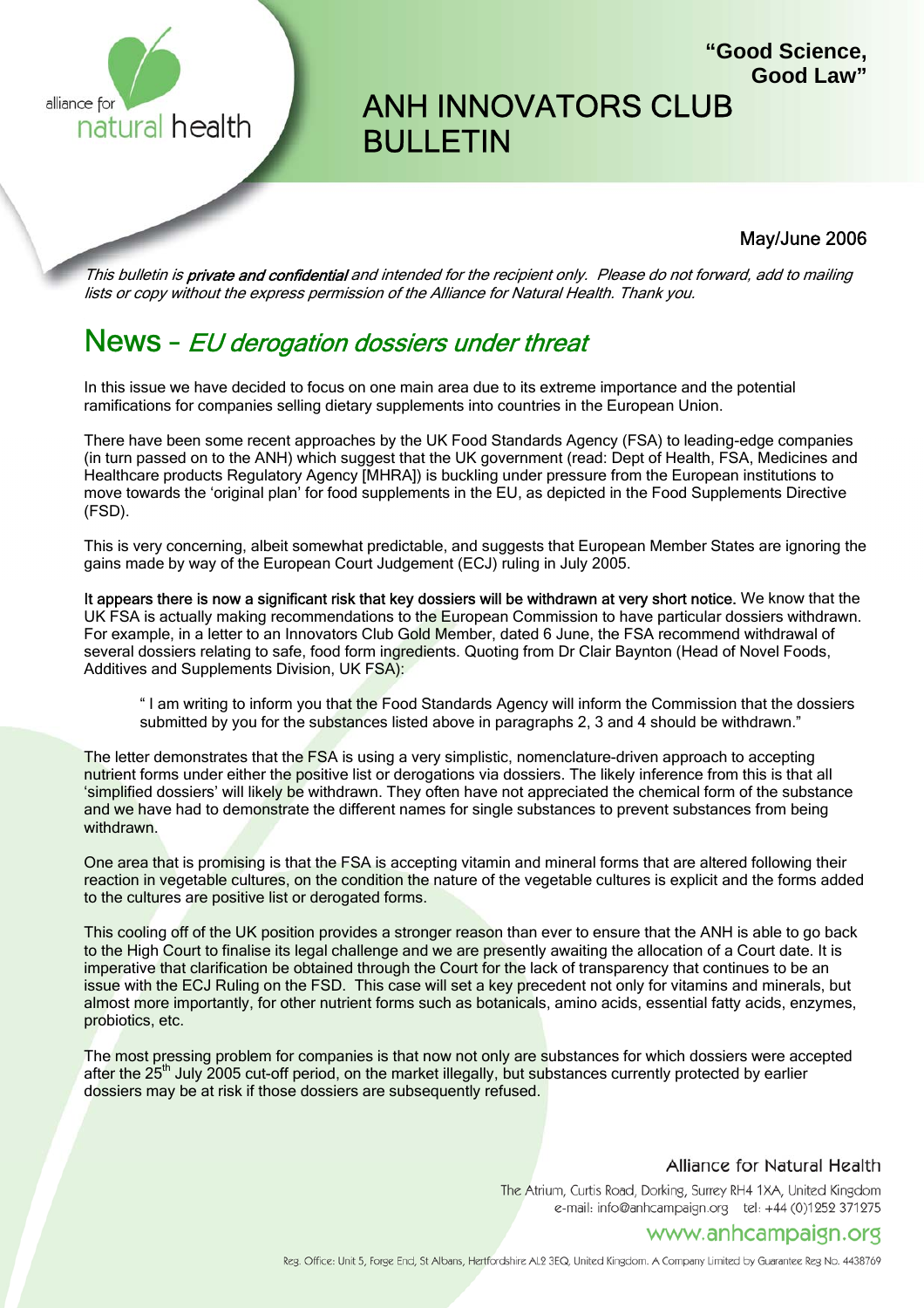## ANH Recommendation:

We **strongly urge** companies to begin the process of applying to the vitamins and minerals Positive List without delay in order to safeguard the products currently enjoying sales across the UK and rest of Europe. Please find attached to this email the current data requirements for application to the positive list. Central to our case in the High Court, will be agreement that these requirements go beyond the legal requirement of the Directive and we will be submitting a proforma which we and our lawyers believe is compliant with the Directive. We have been asked by the UK government to keep this proforma confidential for the present time.

Following the detailed Opinion from Paul Lasok QC on the ECJ Ruling, the ANH has been instrumental in developing a new framework for a classification system of vitamins and minerals, including natural sources, based on the natural sources arguments used by the ANH in its challenge as well as the response in the ECJ ruling. Like the proforma application, we have also been asked to not release this publicly while it is considered by the opposing party, in this case, the UK government.

So, although we cannot release this information widely, through the ANH Consultancy Ltd, we are able to use these data to assist you in making your applications to the positive list which will be forwarded to the European Food Safety Authority (EFSA), should you require it.

Please note that Gold Members are entitled to a 20% discount on consultancy fees, in addition to two free hours of our consultancy a month.

The key issue facing the ANH is making sure we have sufficient funds (ca. £40 k) to proceed once we have a date and we would welcome any creative suggestions for a funding drive through your respective networks. Please contact Meleni Aldridge (mel@anhcampaign.org) to discuss this further.

## A call for action

## ….. as highlighted in last month's bulletin:

#### Nutrition and Health Claims Regulation avoids conciliation

In the last issue of the bulletin we put out a call for companies to assist us by submitting a list of generic claims for specific nutrients. To date I have not received any inputs and would remind you of the following and request your assistance:

"Probably of equal significance to the Food Supplements Directive in the EU, the Nutrition and Health Claims Regulation has been voted through the European Parliament via a compromise package. This deal at least has avoided the fate of the Regulation being decided by the European Commission and Council of Ministers in Conciliation, behind closed doors.

For a detailed briefing on the Regulation, please refer to ANH's public affairs briefing on the Regulation published on the ANH website on 16 May 2006.

Critically important now is for the natural products industry, particularly the innovative sector, to determine the range of generic claims that may be of interest to the industry over the coming years."

CALL TO COMPANIES: We ask that companies submit by end of June a list of all generic claims for specific nutrients (not just vitamins and minerals, but also essential fatty acids, amino acids, phytonutrients, herbals, probiotics, prebiotics, etc.) about which they are interested. These will be used in ANH submission's to the EU to widen as far as possible SME (small to medium sized enterprise) generic claims. Please email mel@anhcampaign.org with your proposed generic claims by end of June at the latest.